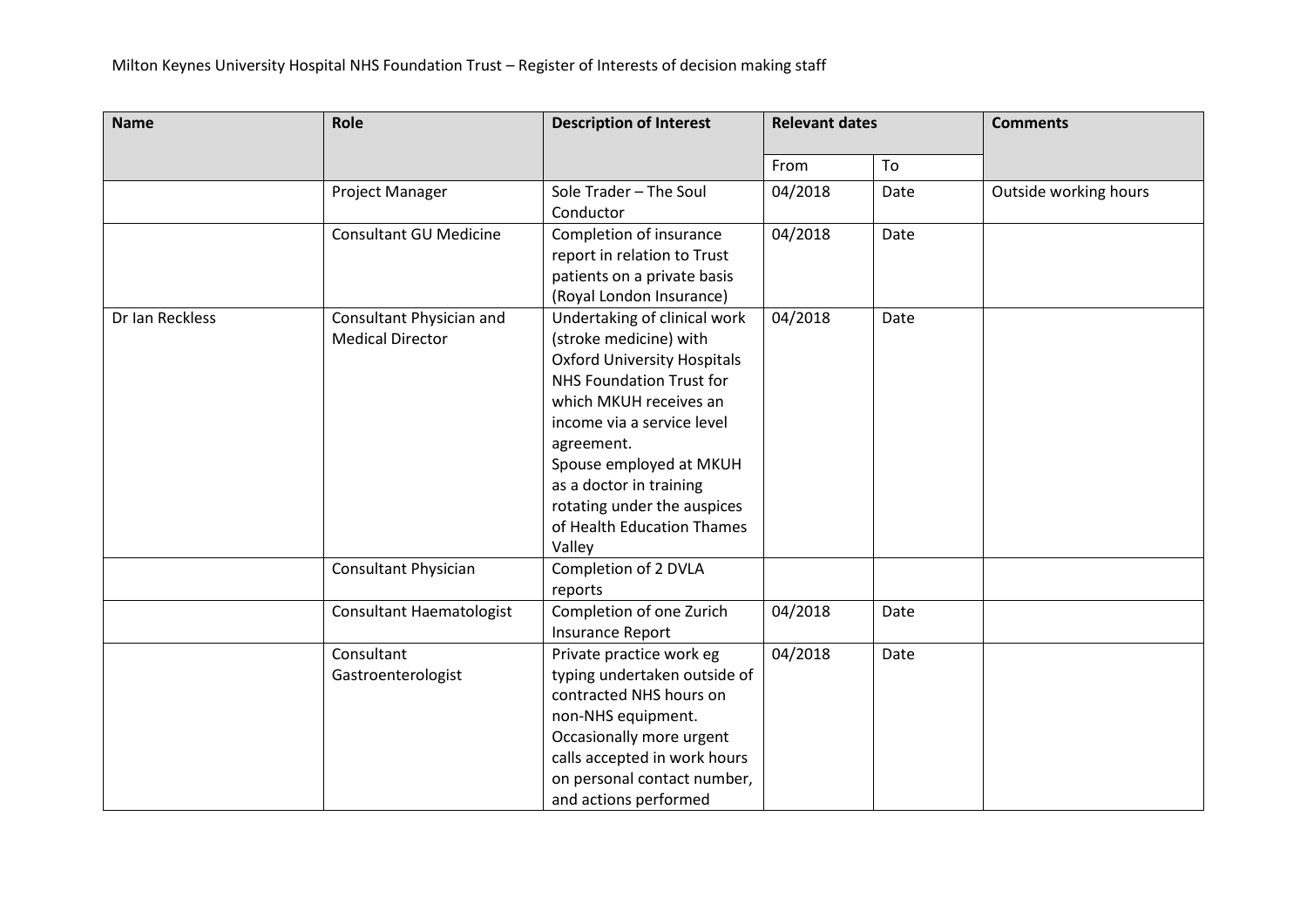|                                | thereafter. Notes kept off-    |         |      |  |
|--------------------------------|--------------------------------|---------|------|--|
|                                | site. Medical PA at MKUH is    |         |      |  |
|                                | private practice secretary     |         |      |  |
| <b>Consultant Cardiologist</b> | Private practice run initially | 04/2018 | Date |  |
|                                | as a sole trader, but has      |         |      |  |
|                                | been incorporated since        |         |      |  |
|                                | March 2010 in relation to      |         |      |  |
|                                | which the consultant is        |         |      |  |
|                                | director. No trust employee    |         |      |  |
|                                | engaged.                       |         |      |  |
|                                |                                |         |      |  |
|                                | DVLA exercise treadmill test   |         |      |  |
|                                | performed out of hours in      |         |      |  |
|                                | the Trust. DVLA invoiced       |         |      |  |
|                                | privately with tax             |         |      |  |
|                                | consequences.                  |         |      |  |
|                                |                                |         |      |  |
|                                | Courses organised with the     |         |      |  |
|                                | support of external sponsors   |         |      |  |
|                                | TomTec Ltd who provide         |         |      |  |
|                                | equipment and logistical       |         |      |  |
|                                | support but no personal        |         |      |  |
|                                | sponsorship. Bracco UK Ltd     |         |      |  |
|                                | provides £1000 in support of   |         |      |  |
|                                | the course expenditure but     |         |      |  |
|                                | no personal sponsorship.       |         |      |  |
| <b>Consultant Neurologist</b>  | Commissioned by DVLA and       | 04/2018 | Date |  |
|                                | insurance companies to         |         |      |  |
|                                | complete DVLA forms and        |         |      |  |
|                                | occasional occupational        |         |      |  |
|                                | health forms. Forms            |         |      |  |
|                                | completed outside NHS job      |         |      |  |
|                                | plan hours.                    |         |      |  |
|                                |                                |         |      |  |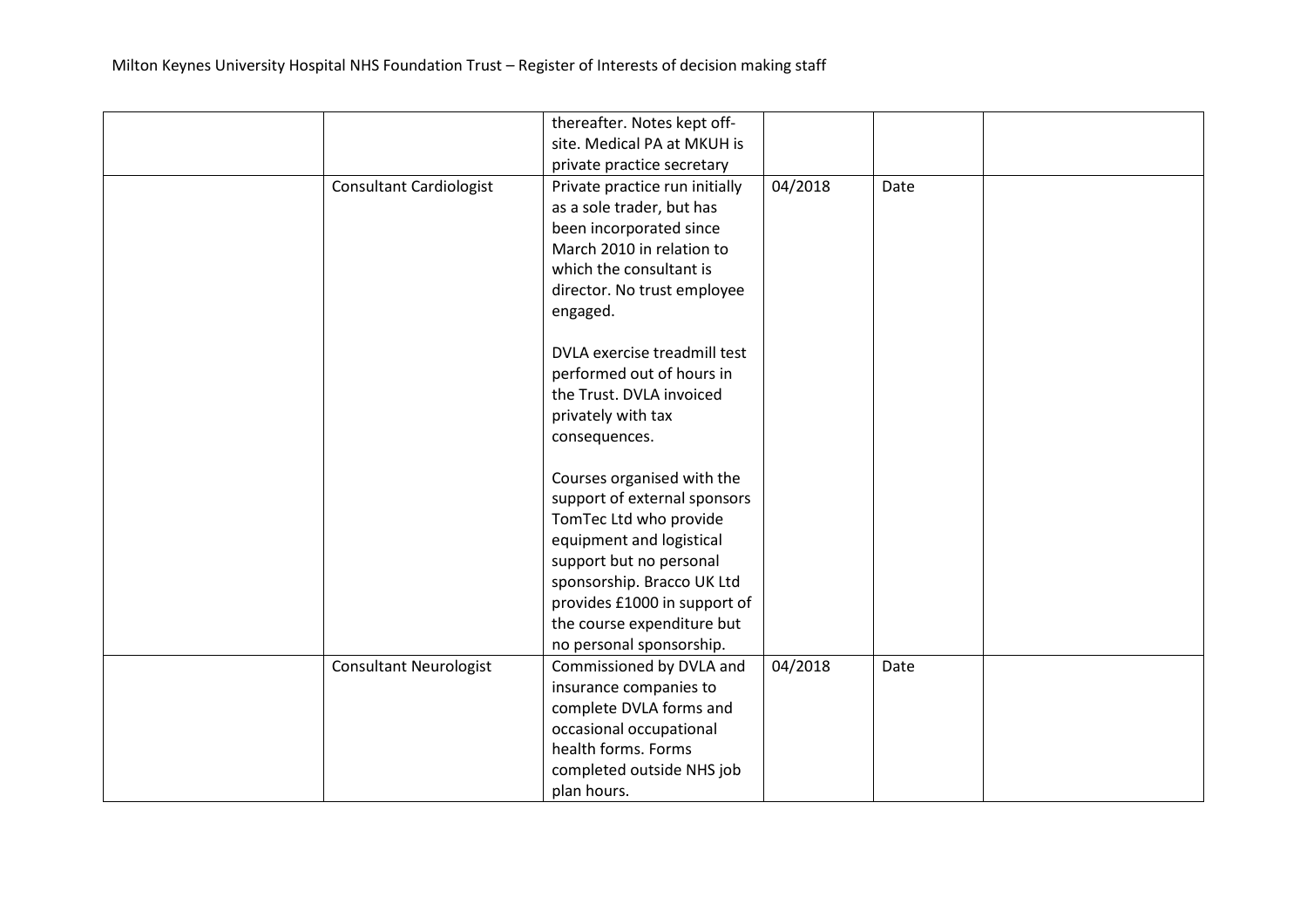|                                     | Use of NHS secretary to<br>complete private practice<br>work. Typing and<br>administration of weekly<br>private practice clinic done<br>in her own time and off<br>MKUH premises. |         |      |  |
|-------------------------------------|-----------------------------------------------------------------------------------------------------------------------------------------------------------------------------------|---------|------|--|
| <b>Consultant Cardiologist</b>      | DVLA forms completed on a<br>private basis outside working<br>hours, for which a fee is<br>collected                                                                              | 04/2018 | date |  |
|                                     | Participates in a Community<br>Cardiology MDT outside<br>working hours, for which a<br>fee is collected                                                                           |         |      |  |
|                                     | Retained Lecturer in<br>Medicine, Jesus College<br>Oxford - ongoing paid<br>employment                                                                                            |         |      |  |
| Locum Consultant<br>Cardiologist    | Completion of DVLA reports<br>for Trust patients                                                                                                                                  | 04/2018 | Date |  |
| CSU Lead, Emergency<br>department   | Works 4 days each year as<br>Silverstone Race Course as<br>race doctor on off days                                                                                                | 04/2018 | Date |  |
| Consultant in Emergency<br>Medicine | Preparation of statements<br>for the police on behalf of<br>the department in relation<br>to the presentation of<br>patients and their care                                       | 04/2018 | Date |  |
| <b>Pharmacy Business Manager</b>    | Carries out IT consultancy                                                                                                                                                        | 04/2018 | Date |  |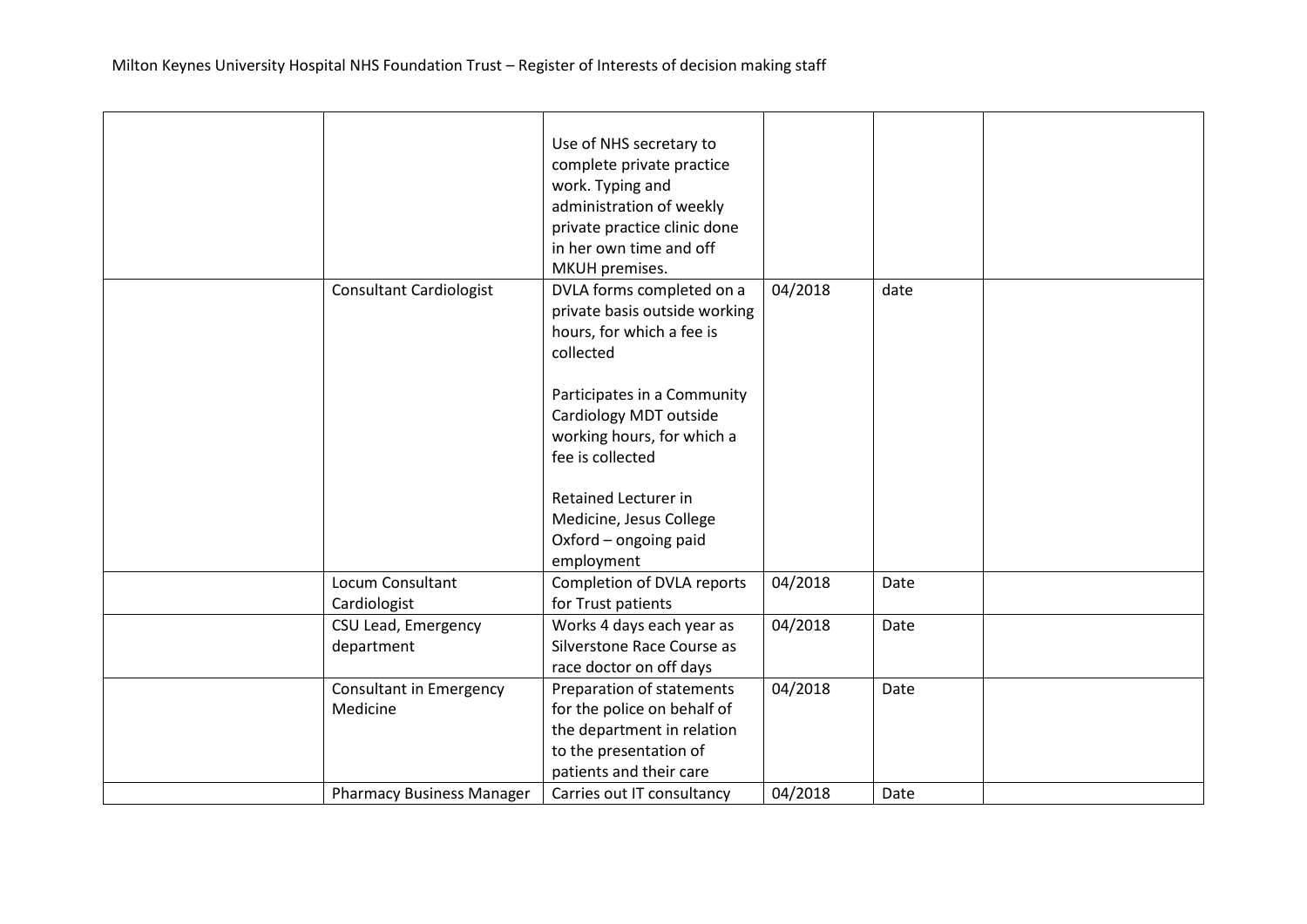|                                                                          | bank work at Medway<br>Maritime Hospital at the end<br>of each month                                                                                                                                                                                                   |         |      |  |
|--------------------------------------------------------------------------|------------------------------------------------------------------------------------------------------------------------------------------------------------------------------------------------------------------------------------------------------------------------|---------|------|--|
| <b>Head of Fundraising</b>                                               | Sits on grants committees<br>for Milton Keynes<br>Community Foundation - no<br>financial benefit                                                                                                                                                                       | 04/2018 | Date |  |
| Personal Assistant                                                       | <b>G&amp;O Refrigeration Ltd</b><br>owned by spouse. This<br>company has previously<br>been invited to tender for<br>both revenue and capital<br>work at the Trust, and it is<br>set up on SBS. No<br>involvement in decision-<br>making around award of<br>contracts. |         |      |  |
| <b>Patient Experience Manager</b>                                        | Drawings made in own time<br>gifted to the Trust, and twice<br>a year drawings are made for<br>other companies for<br>payment, but this is done in<br>own time.                                                                                                        | 04/2018 | Date |  |
| Deputy Chief Pharmacist                                                  | Spouse works for Skyline<br>with whom the Trust has a<br>contract for the provision of<br>taxi services. Bookings are<br>made with the Skyline office                                                                                                                  | 04/2018 | Date |  |
| <b>Procurement Business</b><br>Manager<br><b>Operational Procurement</b> | Spouse has previously been<br>asked to provide flooring<br>quotes on behalf of Jet<br><b>Construction Tenders</b><br>Spouse works for Kier Group                                                                                                                       |         |      |  |
|                                                                          |                                                                                                                                                                                                                                                                        |         |      |  |